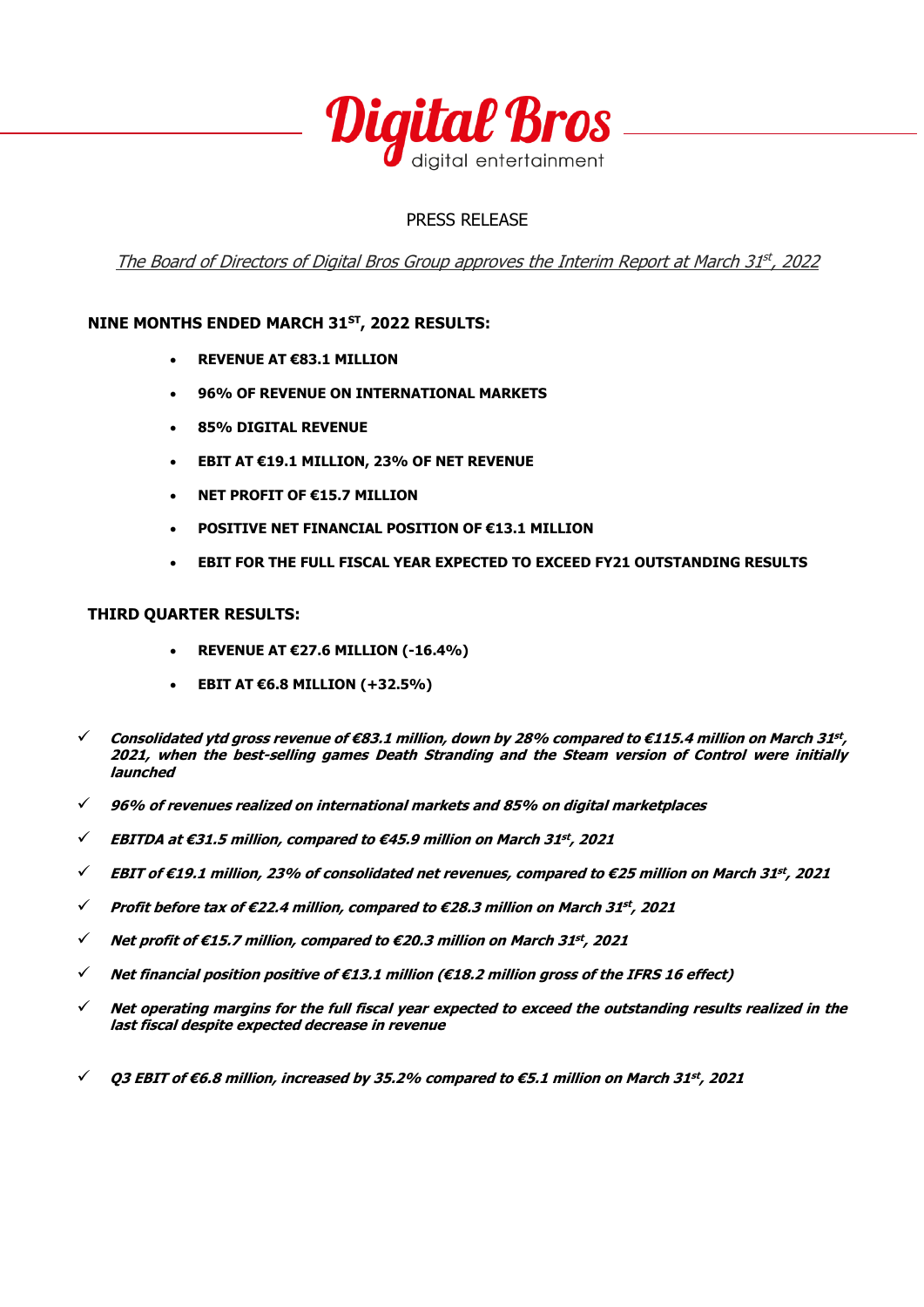Milan, May 12<sup>th</sup>, 2022 – The **Board of Directors of Digital Bros Group (DIB:MI)**, which is listed on the Euronext STAR segment of Borsa Italiana and operates in the videogames market, **today approved the Interim Report at March 31st , 2022** (first nine months of the fiscal year from July 1st, 2021 to June 30<sup>th</sup>, 2022).

| RESULTS FOR THE FIRST NINE MONTHS OF FISCAL YEAR 2021-2022 (FROM 01.07.2021 TO 31.03.2022) |          |          |               |          |  |  |  |  |  |
|--------------------------------------------------------------------------------------------|----------|----------|---------------|----------|--|--|--|--|--|
| Euro thousand                                                                              | 31,03,22 | 31.03.21 | <b>Change</b> | Change % |  |  |  |  |  |
| <b>Gross revenue</b>                                                                       | 83,143   | 115,427  | (32, 284)     | $-28.0%$ |  |  |  |  |  |
| <b>Gross operating margin (EBITDA)</b>                                                     | 31,541   | 45,864   | (14, 323)     | $-31.2%$ |  |  |  |  |  |
| <b>Operating margin (EBIT)</b>                                                             | 19,064   | 24,973   | (5,909)       | $-23.7%$ |  |  |  |  |  |
| <b>Profit before tax</b>                                                                   | 22,437   | 28,302   | (5,866)       | $-20.7%$ |  |  |  |  |  |
| Net profit                                                                                 | 15,716   | 20,269   | (4, 554)      | $-22.5%$ |  |  |  |  |  |

Digital Bros Group's key consolidated results for the first nine months of fiscal year 2021-2022, together with prior period comparatives, are as follows:

- **Consolidated gross revenue** of €83.1 million, compared to €115.4 million on March 31<sup>st</sup>, 2021 (-28%);
- **EBITDA** of  $\epsilon$ 31.5 million, compared to  $\epsilon$ 45.9 million on March 31<sup>st</sup>, 2021;
- **EBIT** of  $\epsilon$ 19.1 million, compared to  $\epsilon$ 25 million on March 31<sup>st</sup>, 2021;
- **Profit before tax** of  $\epsilon$ 22.4 million, compared to  $\epsilon$ 28.3 million on March 31<sup>st</sup>, 2021;
- **Net profit** increased to €15.7 million, compared to €20.3 million on March 31<sup>st</sup>, 2021.

Digital Bros Group's key consolidated results for the third quarter of fiscal year 2021-2022, together with prior period comparatives, are as follows:

| RESULTS FOR THE THIRD QUARTER OF FISCAL YEAR 2021-2022 (FROM 01.01.2022 TO 31.03.2022) |          |          |               |          |  |  |  |  |  |
|----------------------------------------------------------------------------------------|----------|----------|---------------|----------|--|--|--|--|--|
| Euro thousand                                                                          | 31,03,22 | 31.03.21 | <b>Change</b> | Change % |  |  |  |  |  |
| <b>Gross revenue</b>                                                                   | 27,625   | 33,046   | (5, 421)      | $-16.4%$ |  |  |  |  |  |
| <b>Gross operating margin (EBITDA)</b>                                                 | 11,824   | 10,259   | 1,565         | 15.3%    |  |  |  |  |  |
| <b>Operating margin (EBIT)</b>                                                         | 6,838    | 5,057    | 1,781         | 35.2%    |  |  |  |  |  |
| <b>Profit before tax</b>                                                               | 7,711    | 6.149    | 1,562         | 25.4%    |  |  |  |  |  |
| Net profit                                                                             | 5,326    | 4,419    | 907           | 20.5%    |  |  |  |  |  |

- **Consolidated gross revenue** of €27.6 million, decreased by 16.4% compared to €33.1 million on March 31<sup>st</sup>, 2021;
- **EBITDA** of  $\in$ 11.8 million, increased by 15.3% compared to  $\in$ 10.3 million on March 31<sup>st</sup>, 2021;
- **EBIT** of  $\epsilon$ 19.1 million, increased by 35.2% compared to  $\epsilon$ 5.1 million on March 31<sup>st</sup>, 2021;
- **Profit before tax** of  $\epsilon$ 7.7 million, increased by 25.4% compared to  $\epsilon$ 6.2 million on March 31<sup>st</sup>, 2021;
- **Net profit** increased to  $\epsilon$ 5.3 million, increased by 20.5% compared to  $\epsilon$ 4.4 million on March 31<sup>st</sup>, 2021.

#### **RESULTS BY OPERATING SEGMENT**

In absence of any significant new releases, the first nine months revenue were a mix of different but existing back catalogue products. The best-seller videogame was the evergreen **Assetto Corsa**, **intellectual property owned by the Group**, which **exceeded Euro 14 million** revenue during the period. Revenue for the period amounted to Euro 83,143 thousand, decreasing by 28% compared to the previous fiscal year, when the best-selling video game Death Stranding and the Steam version of Control were initially launched.

Revenue from international markets were 96% of the total revenues in the period and digital revenue in the period were 85% of the total.

A breakdown by operating segment for the period ended March 31st, 2022 compared to the period ended March 31st, 2021 is provided below:

| <b>Euro thousand</b>        | <b>Gross revenue</b> |         |               |          | <b>Net revenue</b> |         |                             |           |
|-----------------------------|----------------------|---------|---------------|----------|--------------------|---------|-----------------------------|-----------|
|                             | 2022                 | 2021    | <b>Change</b> |          | 2022               | 2021    | Change                      |           |
| <b>Premium Games</b>        | 74,270               | 102,842 | (28,572)      | -27.8%   | 74,170             | 101,589 | (27,419)                    | $-27.0\%$ |
| Free to Play                | 5,441                | 8,455   | (3,014)       | -35.6%   | 5,441              | 8,455   | (3,014)                     | $-35.6%$  |
| <b>Italian Distribution</b> | 2,900                | 3,724   | (824)         | $-22.1%$ | 2,791              | 3,502   | (711)                       | $-20.3%$  |
| <b>Other Activities</b>     | 532                  | 406     | 127           | 31.3%    | 532                | 406     | 127                         | 31.3%     |
| <b>Total gross revenue</b>  | 83,143               | 115,427 | (32, 284)     | $-28.0%$ |                    |         | 82,934   113,952   (31,018) | $-27.2%$  |

The **Premium Games** operating segment represents 89% of the consolidated gross revenue.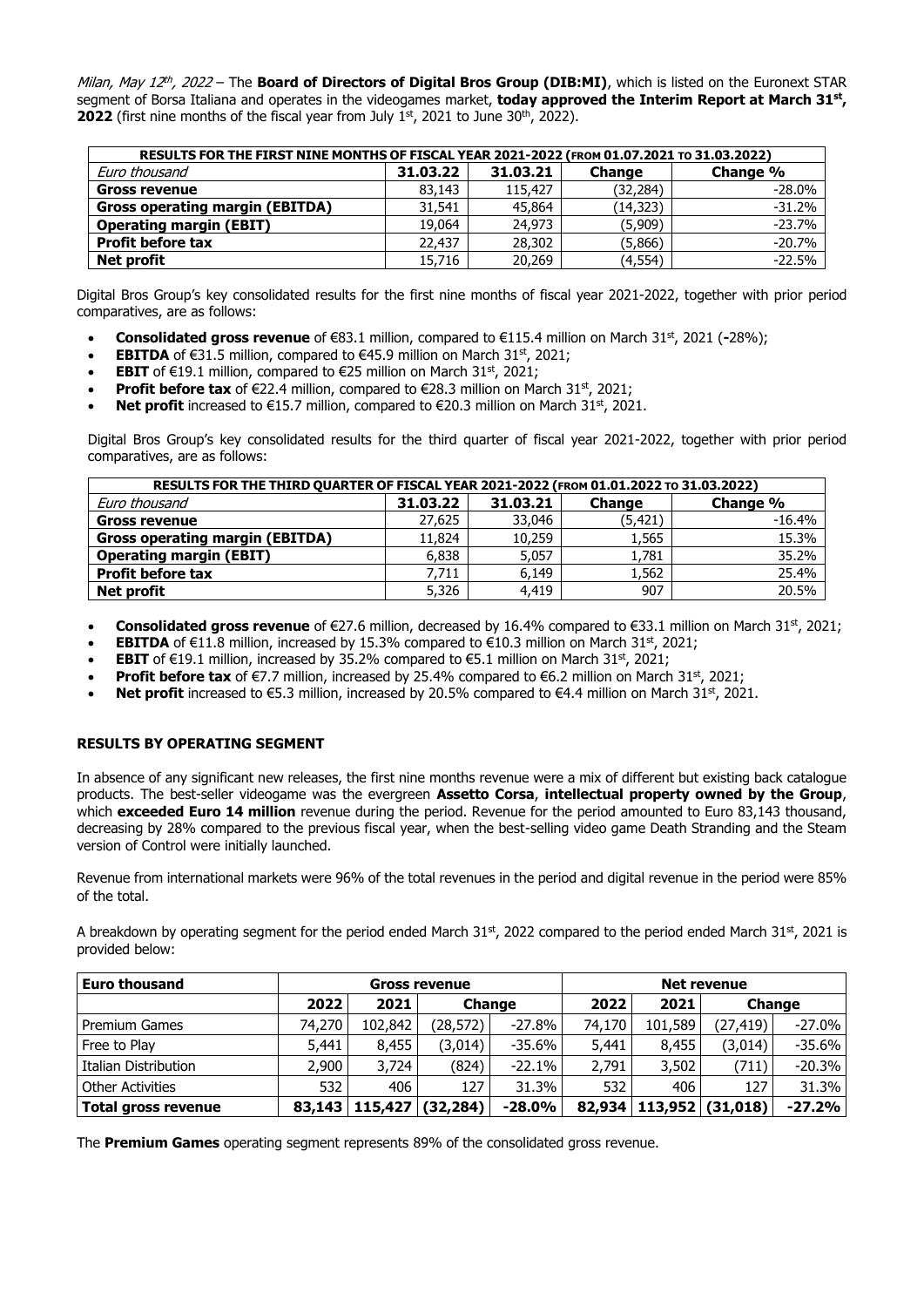Video games developed by the internal studios and through intellectual properties fully owned by the Group accounted for 37% of the total revenue in the period from 21% at March  $31<sup>st</sup>$ , 2021. 39% of revenue came from the co-owned IPs and long-term agreements (more than ten years), compared to 48% at March 31st, 2021. A breakdown of Premium Games revenue by the type of rights held by the Group at March 31st, 2022 is provided below with comparative figures at March 31st, 2021:



The **Free to Play** operating segment showed a 35.6% decrease from €8,455 thousand at March 31<sup>st</sup>, 2021 to €5,441 thousand. Last fiscal year, a licesing agreement for the Chinese market rights of Gems of War resulted in Euro 1,895 thousand revenue, not repeated in the current fiscal. The mobile and personal computer versions of Puzzle Quest 3 were launched in March, while the consoles version is scheduled to be available during the first half of the next fiscal year.

The **Italian Distribution** operating sector revenue decreased by 22.1% (from €3,724 thousand down to €2,900 thousand), due to the continuous decline of retail distribution, and accelerated by the effects of the COVID-19 pandemic.

Digital Bros Group's revenue and earnings by operating segments for the period are as follows:

| <b>Euro thousand</b> | <b>Premium</b><br>Games | <b>Free to Play</b> | <b>Italian</b><br><b>Distribution</b> | <b>Other</b><br><b>Activities</b> | <b>Holding</b> | <b>Total</b> |
|----------------------|-------------------------|---------------------|---------------------------------------|-----------------------------------|----------------|--------------|
| Gross revenue        | 74,270                  | 5,441               | 2,900                                 | 532                               | 0              | 83,143       |
| <b>EBITDA</b>        | 36,186                  | 1,057               | (566)                                 | 138)                              | (4,998)        | 31,541       |
| <b>EBIT</b>          | 25,968                  | (399)               | (726)                                 | (255)                             | (5, 524)       | 19,064       |

The **EBITDA** realized in the first nine months of the fiscal year has been €31,541 thousand corresponding to 38% of the consolidated net revenue, a decrease of €14,323 thousand compared to the €45.864 thousand realized in the previous fiscal year.

**Depreciation** and **amortization** decreased by €7,503 thousand in line with the revenue trend.

The **EBIT** amounted to €19,064 thousand decreasing by €5,909 thousand compared to €24,973 thousand as at March 31st, 2021. **The EBIT stood at 23% of the consolidated net revenue for the period**.

**Net interest income** was positive for €3,373 thousand, in line with €3,329 thousand realized in the previous fiscal year.

**Profit before tax** for the period ended March 31<sup>st</sup>, 2022 amounted to €22,437 thousand, a decrease of €5,866 thousand compared to profit before tax of  $\epsilon$ 28,302 thousand as at March 31<sup>st</sup>, 2021.

**Net profit** for the period amounted to €15,716 thousand compared to €20,269 thousand as at March 31<sup>st</sup>, 2021.

**Net profit attributable to the shareholders of the Parent Company** was €15,544 thousand.

**Net profit attributable to non-controlling interests** was €172 thousand.

**Basic earnings per share** and **diluted earnings per share** were €1.09 compared to the €1.43 and €1.40 profit per share as at March 31st, 2021.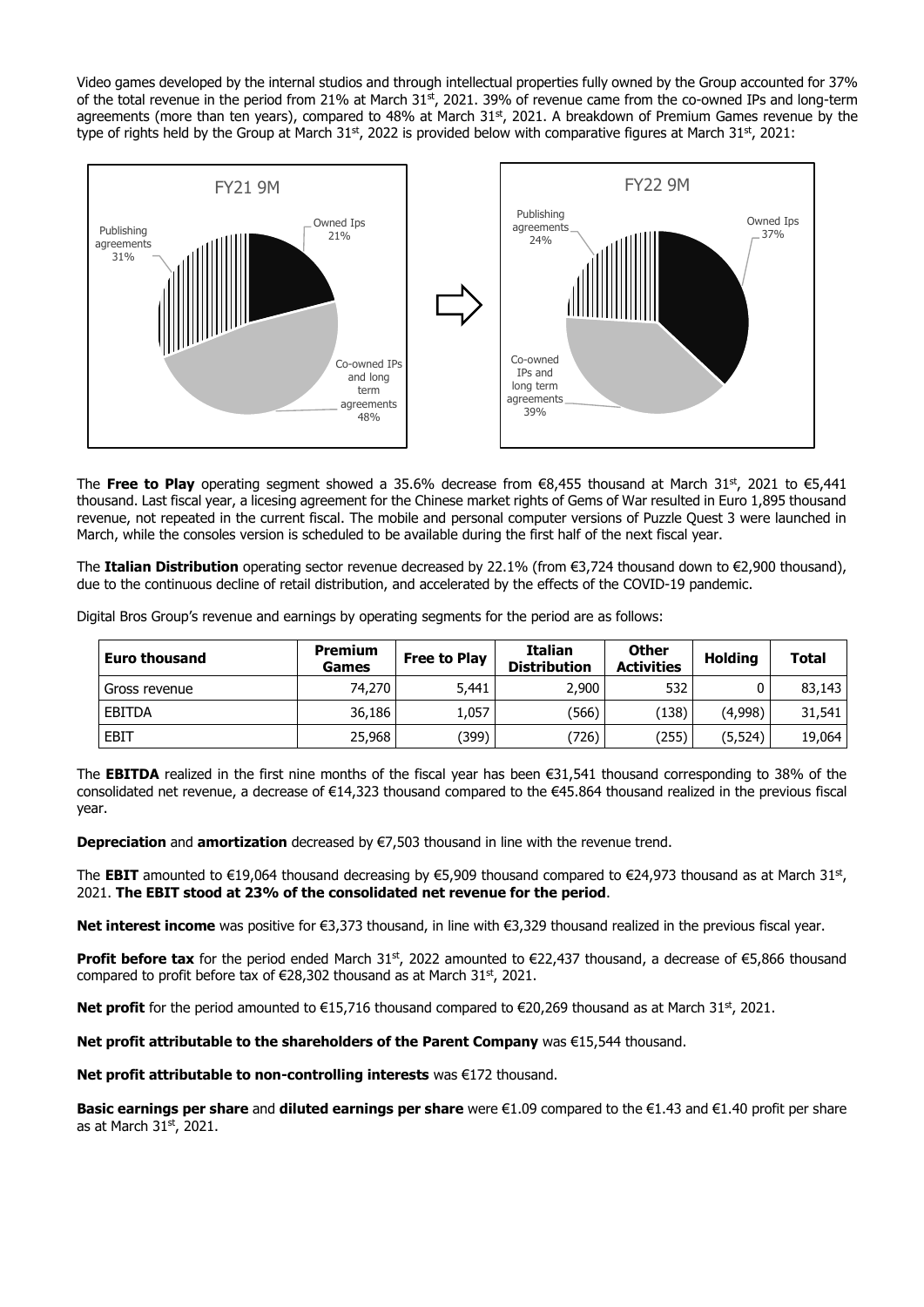#### **THIRD QUARTER JANUARY 2022 – MARCH 2022**

The third quarter gross revenue amounted to €27,625 thousand, a 16.4% decrease compared to the previous fiscal year. The new version of the video game Death Stranding was launched on March 28<sup>th</sup>, 2022, thus generating a limited revenue stream in the quarter.

Notwithstanding the revenue trend, the quarterly EBIT increased by 32.5% and amounted to €1,781 thousand, thanks to the strong performance of the international publishing operating sector. The significant growth in margins is the result of the product mix with an increased weight of the videogames developed by internal studios.

### **NET FINANCIAL POSITION**

The net financial position amounted to €13,093 thousand. As expected, it decreased from €38,246 thousand as at June 30<sup>th</sup>, 2021, by €25,153 thousand in sync with the significant investment plan conducted by the Group during the fiscal year. The net financial position gross of the IFRS 16 effect amounted to €18.2 million.

#### **TREASURY SHARES**

As at March 31st, 2022 Digital Bros S.p.A. did not hold any treasury shares, as no transactions have been performed in the period, pursuant to Art. 2428 paragraph 2.3 of the Italian Civil Code.

#### **SIGNIFICANT EVENTS DURING THE PERIOD**

The most significant events during the period were as follows:

- On October 27<sup>th</sup>, 2021, the Shareholders' Meeting of Digital Bros Group approved the Financial Statements for the fiscal year 2020-2021, a dividend distribution of €0.18 per share and appointed Ernest & Young S.p.A. as the new external auditor for the 2022-2030 period, until the approval of the Financial Statements at June 30<sup>th</sup>, 2030;
- On November 30<sup>th</sup>, 2021, the Group announced the agreement between 505 Games S.p.A. and MercurySteam Entertainment S.L. for the co-publishing and development on a new videogame set for multiplatform release. The intellectual property (IP) of the game is co-owned by Digital Bros and MercurySteam Entertainment through the jointventure MSE & DB S.L. set up under the Spanish Law. The initial development investment amounts to Euro 27 million.

#### **SIGNIFICANT EVENTS OCCURRED AFTER MARCH 31ST, 2022**

No significant event occurred after the end of the period also having considered external factors.

#### **BUSINESS OUTLOOK**

Most of the videogames currently under development will hit the market starting from the fiscal year 2023 onwards. The Group has planned to invest more than €50 million during the fiscal year. For the full fiscal year 2022, the Group expects a decline in revenue without any significant new launch, but higher net operating margins (EBIT) thanks to the higher profitability of fully-owned intellectual properties and back catalogue products.

A breakdown of back catalogue and new releases revenue expected for the full fiscal year is provided below with previous years comparisons: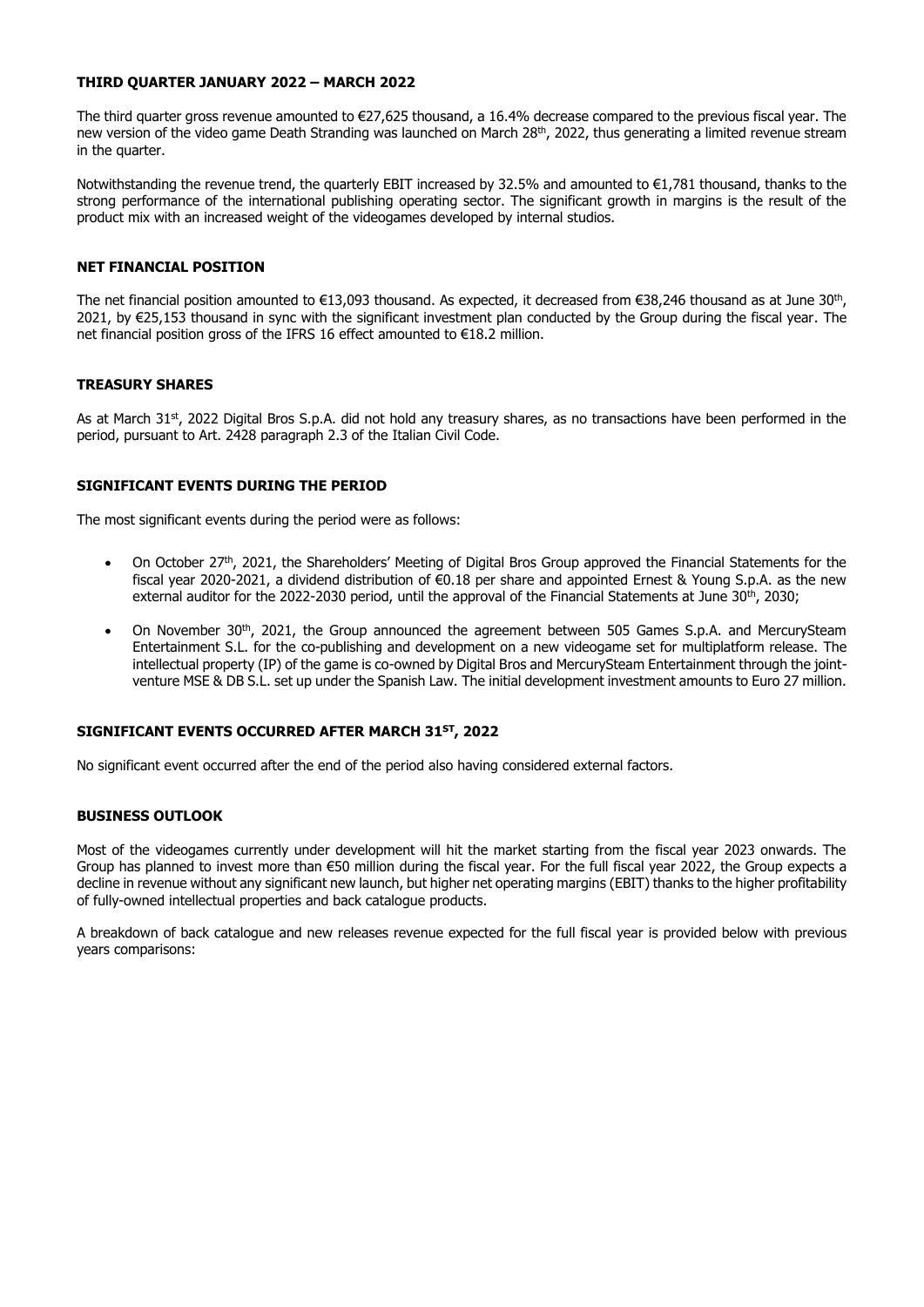

In sync with the significant investments planned for the full fiscal year, the net financial position, which was positive for €13.2 million at March 31<sup>st</sup>, 2022, is expected to remain positive while showing a further decrease to return back to increase starting from the first quarter of the next fiscal year.

#### **ART. 154-BIS OF THE T.U.F.**

As required by paragraph 2, Art. 154-bis of the T.U.F., Digital Bros Group's Chief Financial Officer, Stefano Salbe, declares that the information contained in this press release corresponds to the Group's underlying documents, books, and accounting records.

This press release is available on the website[s www.digitalbros.com](http://www.digitalbros.com/) and www.1info.it

#### **DIGITAL BROS GROUP**

Listed on the Euronext STAR segment of Borsa Italiana, Digital Bros Group is a global company that has been operating since 1989 as a developer, publisher and distributor of videogames through its brand 505 Games. The Group distributes its contents on both retail and digital channels. Digital Bros Group is active around the world through its own direct operations in Italy, United States, UK, France, Spain, Germany, Czech Republic, China, Japan, Australia and Canada with approximately 370 employees.

For further information: **Digital Bros S.p.A. Stefano Salbe** C<sub>FO</sub> Tel. + 39 02 413031 [ir@digitalbros.com](mailto:ir@digitalbros.com)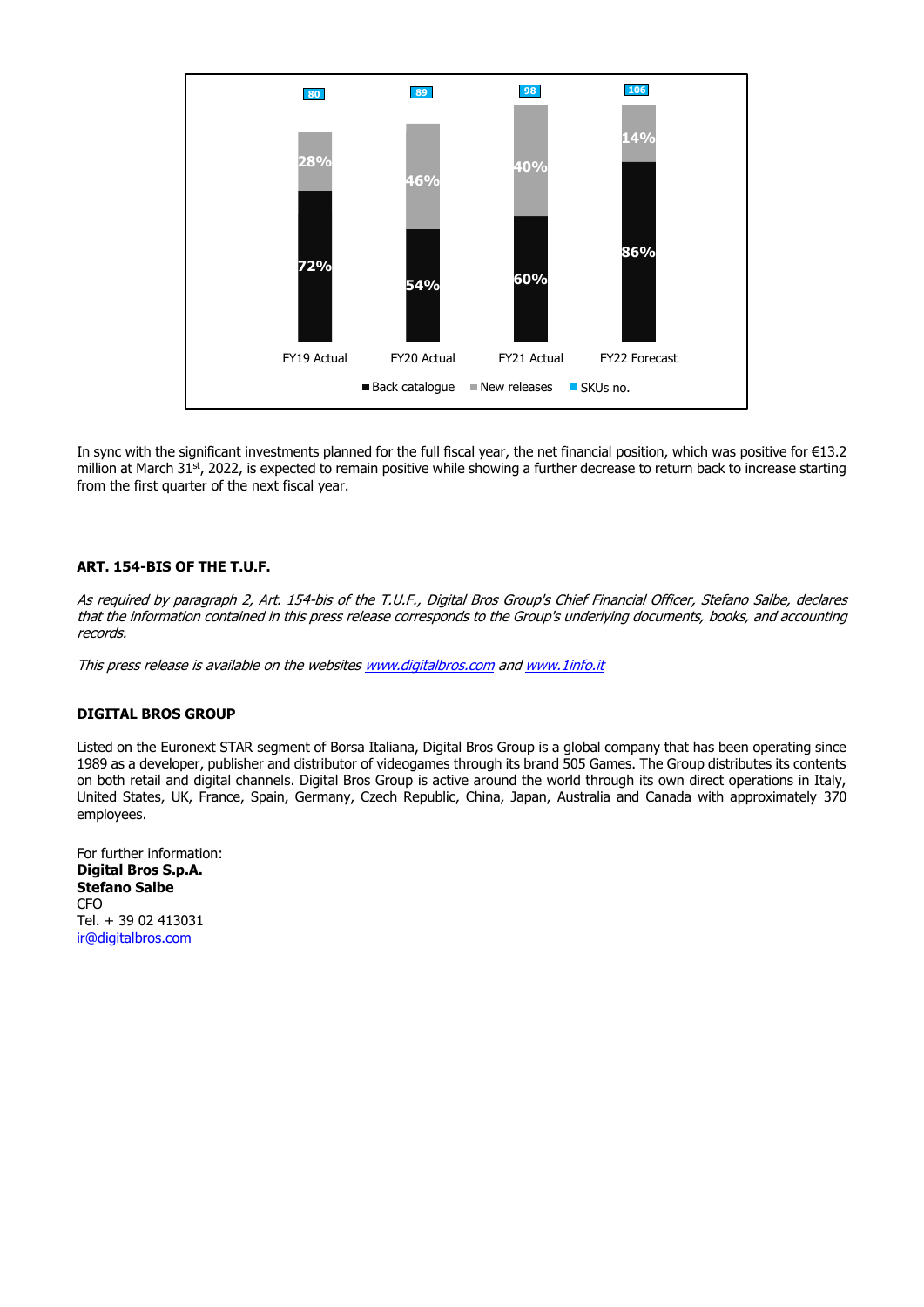# **FINANCIAL STATEMENTS**

## **DIGITAL BROS GROUP**

#### **Consolidated statement of financial position at March 31st , 2022**

|                   | <b>Euro thousand</b>                                                      | March 31st, 2022 | June 30th, 2021 | Change    |          |
|-------------------|---------------------------------------------------------------------------|------------------|-----------------|-----------|----------|
|                   |                                                                           |                  |                 |           |          |
|                   | <b>Non-current assets</b>                                                 |                  |                 |           |          |
| 1                 | Property, plant and equiment                                              | 9,024            | 8,198           | 826       | 10.1%    |
| $\overline{2}$    | Investment properties                                                     | $\mathbf{0}$     | 0               | 0         | 0.0%     |
| $\mathbf{3}$      | Intangible assets                                                         | 92,784           | 66,776          | 26,008    | 38.9%    |
| 4                 | <b>Equity investments</b>                                                 | 8,390            | 11,190          | (2,800)   | $-25.0%$ |
| 5                 | Non-current receivables and other assets                                  | 7,450            | 5,089           | 2,361     | 46.4%    |
| 6                 | Deferred tax assets                                                       | 13,359           | 11,644          | 1,715     | 14.7%    |
| 7                 | Non-current financial activities                                          | 19,356           | 18,840          | 516       | 2.7%     |
|                   | <b>Total non-current assets</b>                                           | 150,363          | 121,737         | 28,626    | 23.5%    |
|                   |                                                                           |                  |                 |           |          |
|                   | <b>Current assets</b>                                                     |                  |                 |           |          |
| 8                 | Inventories                                                               | 4,787            | 5,708           | (921)     | $-16.1%$ |
| 9                 | Trade receivables                                                         | 13,218           | 18,283          | (5,065)   | $-27.7%$ |
| 10                | Tax receivables                                                           | 2,131            | 1,500           | 631       | 42.1%    |
| 11                | Other current assets                                                      | 20,110           | 19,279          | 831       | 4.3%     |
| $12 \overline{ }$ | Cash and cash equivalent                                                  | 20,853           | 35,509          | (14, 656) | $-41.3%$ |
| 13                | Other financial assets                                                    |                  | <sup>0</sup>    | 0         | 0.0%     |
|                   | <b>Total current assets</b>                                               | 61,099           | 80,279          | (19, 180) | $-23.9%$ |
|                   |                                                                           |                  |                 |           |          |
|                   | <b>TOTAL ASSETS</b>                                                       | 211,462          | 202,016         | 9,446     | 4.7%     |
|                   |                                                                           |                  |                 |           |          |
|                   | <b>Shareholders' equity</b>                                               |                  |                 |           |          |
|                   | 14 Share capital                                                          | (5,704)          | (5,704)         | 0         | 0.0%     |
| 15 <sup>1</sup>   | Reserves                                                                  | (21, 426)        | (23, 016)       | 1,590     | $-6.9%$  |
| 16                | Treasury shares                                                           | $\Omega$         | 0               | 0         | 0.0%     |
| 17                | Retained earnings                                                         | (95, 158)        | (82, 181)       | (12, 977) | 15.8%    |
|                   | Equity attributable to the shareholders of the                            | (122, 288)       | (110, 901)      | (11, 387) | 10.3%    |
|                   | <b>Parent Company</b><br>Equity attributable to non-controlling interests | (1, 485)         | (890)           | (595)     | 66.9%    |
|                   | <b>Total net equity</b>                                                   | (123, 773)       | (111,791)       | (11, 982) | 10.7%    |
|                   |                                                                           |                  |                 |           |          |
|                   | <b>Non-current liabilities</b>                                            |                  |                 |           |          |
| 18 <sup>1</sup>   | Employee benefits                                                         | (793)            | (719)           | (74)      | 10.3%    |
| 19                | Non-current provisions                                                    | (81)             | (81)            | 0         | 0.0%     |
| 20                | Other non-current payables and liabilities                                | (4,039)          | (5, 415)        | 1,376     | $-25.4%$ |
| 21                | Non-current financial liabilities                                         | (16, 576)        | (11, 694)       | (4,882)   | 41.7%    |
|                   | <b>Total non-current liabilities</b>                                      | (21, 489)        | (17, 909)       | (3,580)   | 20.0%    |
|                   |                                                                           |                  |                 |           |          |
|                   | <b>Current liabilities</b>                                                |                  |                 |           |          |
| 22                | Trade payables                                                            | (40, 946)        | (47, 193)       | 6,247     | $-13.2%$ |
| 23                | Taxes payables                                                            | (9, 511)         | (10, 782)       | 1,271     | $-11.8%$ |
| 24                | Short term provisions                                                     | $\Omega$         | $\mathbf{0}$    | 0         | 0.0%     |
| 25                | Other current liabilities                                                 | (5,203)          | (9, 932)        | 4,729     | $-47.6%$ |
| 26                | Current financial liabilities                                             | (10, 540)        | (4, 409)        | (6, 131)  | n.m.     |
|                   | <b>Total current liabilities</b>                                          | (66, 200)        | (72, 316)       | 6,116     | $-8.5%$  |
|                   | <b>TOTAL LIABILITIES</b>                                                  | (87, 689)        | (90, 225)       | 2,536     | $-2.8%$  |
|                   |                                                                           |                  |                 |           |          |
|                   | TOTAL NET EQUITY AND LIABILITIES                                          | (211, 462)       | (202, 016)      | (9, 446)  | 4.7%     |
|                   |                                                                           |                  |                 |           |          |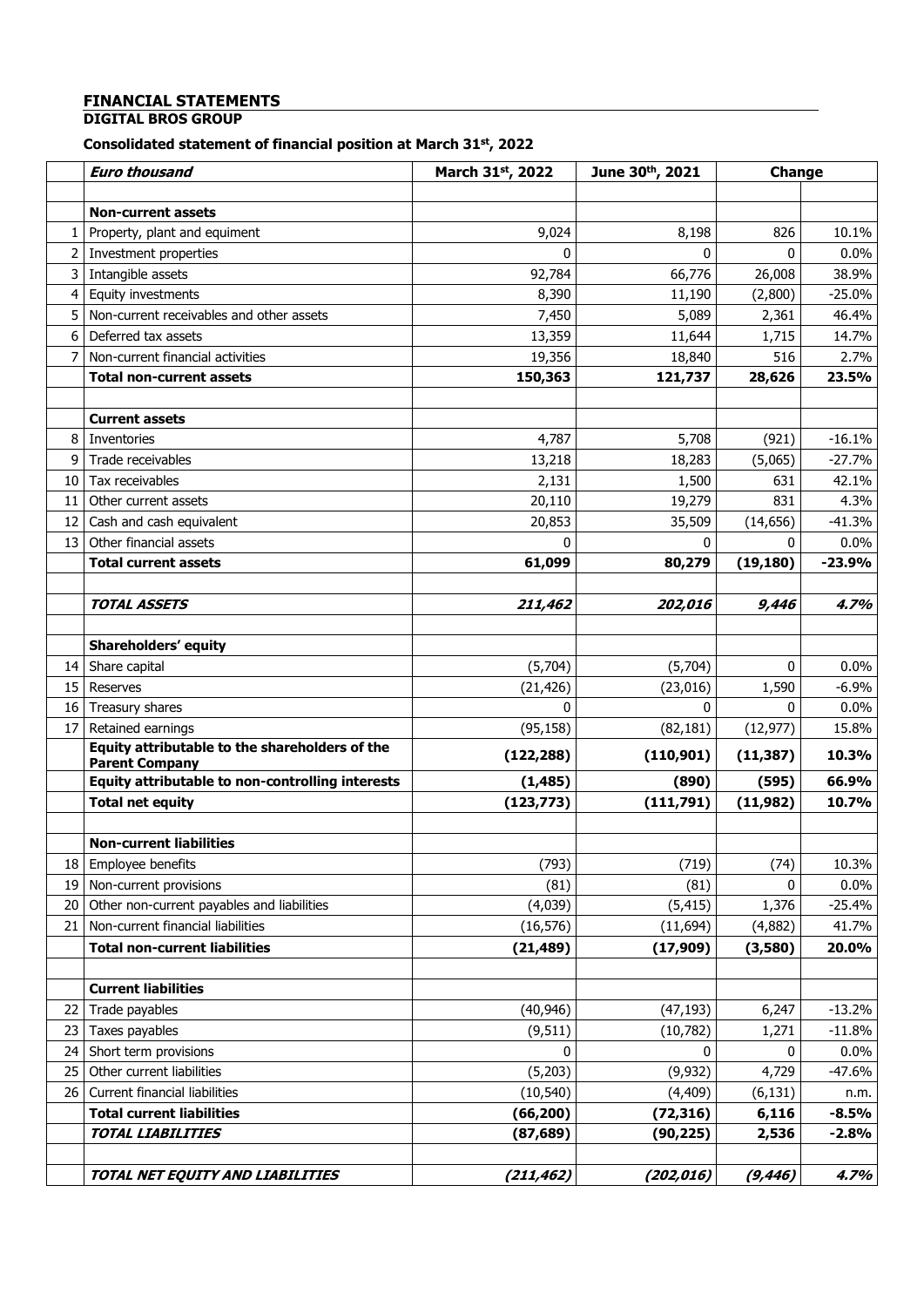#### **Consolidated statement of profit and loss at March 31st , 2022**

| 100.3%<br>83,143<br>115,427<br>101.3%<br>(32, 284)<br>Gross revenue<br>$\mathbf{1}$<br>$\overline{2}$<br>$-1.3%$<br>(209)<br>$-0.1%$<br>(1, 475)<br>1,266<br>Revenue adjustments<br>3<br><b>Net revenue</b><br>82,934<br>100.0%<br>113,952<br>100.0%<br>(31, 018)<br>Purchase of products for resale<br>(3,920)<br>$-4.7%$<br>(4, 452)<br>$-3.9%$<br>532<br>4 I<br>5<br>$-5.9%$<br>$-7.0%$<br>3,133<br>Purchase of services for resale<br>(4,894)<br>(8,027)<br>(31, 736)<br>6<br>Royalties<br>(18, 359)<br>$-22.1%$<br>$-27.9%$<br>13,377<br>Changes in inventories of finished products<br>(921)<br>$-1.1%$<br>(1,064)<br>$-0.9%$<br>143<br>8<br><b>Total cost of sales</b><br>(28,094)<br>$-33.9%$<br>(45, 279)<br>$-39.7%$<br>17,185<br>9<br>Gross profit $(3+8)$<br>54,840<br>66.1%<br>68,673<br>60.3%<br>(13, 833)<br>9.8%<br>2.9%<br>10<br>Other income<br>8,122<br>3,326<br>4,796<br>$-7.8%$<br>Costs for services<br>(7, 431)<br>$-6.5%$<br>985<br>11<br>(6, 446)<br>$-0.2%$<br>12<br>Rent and leasing<br>(356)<br>$-0.4%$<br>(221)<br>(135)<br>Payroll costs<br>(23, 649)<br>13<br>$-28.5%$<br>(17, 562)<br>$-15.4%$<br>(6,087)<br>Other operating costs<br>(970)<br>$-1.2%$<br>(921)<br>$-0.8%$<br>14<br>(49)<br><b>Total operating costs</b><br>15<br>(31, 421)<br>$-37.9%$<br>(26, 135)<br>$-22.9%$<br>(5,286)<br><b>Gross operating margin (EBITDA)</b><br>16<br>31,541<br>38.0%<br>45,864<br>40.2%<br>(14, 323)<br>$(9+10+15)$<br>$-15.2%$<br>17<br>Depreciation and amortisation<br>(12, 614)<br>(20, 117)<br>$-17.7%$<br>7,503<br>$-37.3%$<br>18<br>Provisions<br>0<br>0.0%<br>0<br>0.0%<br>0<br>(66)<br>$-0.1%$<br>(774)<br>$-0.7%$<br>709<br>$-91.5%$<br>19<br>Asset impairment charge<br>Impairment reversal<br>20<br>203<br>0.2%<br>0.0%<br>203<br>0<br><b>Total depreciation, amortization and</b><br>21<br>(12, 477)<br>$-15.0%$<br>(20, 891)<br>8,413<br>$-18.3%$<br>impairment<br>Operating margin (EBIT) (16+21)<br>19,064<br>21.9%<br>$-23.7%$<br>22<br>23.0%<br>24,973<br>(5,909)<br>5,535<br>6.7%<br>5.5%<br>$-11.9%$<br>23 Interest and finance income<br>6,281<br>(746)<br>24 Interest expense and finance costs<br>$-2.6%$<br>$-2.6%$<br>(2, 162)<br>(2,952)<br>790<br>$-26.8%$<br>Net interest income/(expense)<br>3,329<br>2.9%<br>1.3%<br>3,373<br>4.1%<br>44<br>25  <br>Profit/ (loss) before tax (22+25)<br>$-20.7%$<br>26 <br>22,437<br>27.1%<br>28,302<br>24.8%<br>(5,866)<br>$-7.8%$<br>$-22.1%$<br>27<br>Current tax<br>(6, 935)<br>$-8.4%$<br>(8,908)<br>1,973<br>0.8%<br>Deferred tax<br>214<br>0.3%<br>875<br>(662)<br>$-75.5%$<br>28<br>$-16.3%$<br>29<br><b>Total taxes</b><br>(6, 721)<br>$-8.1%$<br>(8,033)<br>$-7.0%$<br>1,312<br>Net profit/loss<br>15,716<br>19.0%<br>17.8%<br>30 <br>20,269<br>(4, 554)<br>attributable to the shareholders of the Parent<br>15,544<br>18.7%<br>20,336<br>17.8%<br>(4,793)<br><b>Company</b><br>attributable to non-controlling interests<br>172<br>0.2%<br>$-0.1%$<br>(67)<br>239<br><b>Earnings per share:</b><br><b>Basic earnings per share (in Euro)</b><br>33 <sup>1</sup><br>1.09<br>1.43<br>(0.33) | <b>Euro thousand</b> | March 31st, 2022 | March 31st, 2021 | Change |          |
|------------------------------------------------------------------------------------------------------------------------------------------------------------------------------------------------------------------------------------------------------------------------------------------------------------------------------------------------------------------------------------------------------------------------------------------------------------------------------------------------------------------------------------------------------------------------------------------------------------------------------------------------------------------------------------------------------------------------------------------------------------------------------------------------------------------------------------------------------------------------------------------------------------------------------------------------------------------------------------------------------------------------------------------------------------------------------------------------------------------------------------------------------------------------------------------------------------------------------------------------------------------------------------------------------------------------------------------------------------------------------------------------------------------------------------------------------------------------------------------------------------------------------------------------------------------------------------------------------------------------------------------------------------------------------------------------------------------------------------------------------------------------------------------------------------------------------------------------------------------------------------------------------------------------------------------------------------------------------------------------------------------------------------------------------------------------------------------------------------------------------------------------------------------------------------------------------------------------------------------------------------------------------------------------------------------------------------------------------------------------------------------------------------------------------------------------------------------------------------------------------------------------------------------------------------------------------------------------------------------------------------------------------------------------------------------------------------------------------------------------------------------------------------------------------------------------------------------------------------------------------------------------------------------------------------------------------------------------------------------------------------------------------------------------------------------------------------------------|----------------------|------------------|------------------|--------|----------|
|                                                                                                                                                                                                                                                                                                                                                                                                                                                                                                                                                                                                                                                                                                                                                                                                                                                                                                                                                                                                                                                                                                                                                                                                                                                                                                                                                                                                                                                                                                                                                                                                                                                                                                                                                                                                                                                                                                                                                                                                                                                                                                                                                                                                                                                                                                                                                                                                                                                                                                                                                                                                                                                                                                                                                                                                                                                                                                                                                                                                                                                                                                |                      |                  |                  |        |          |
|                                                                                                                                                                                                                                                                                                                                                                                                                                                                                                                                                                                                                                                                                                                                                                                                                                                                                                                                                                                                                                                                                                                                                                                                                                                                                                                                                                                                                                                                                                                                                                                                                                                                                                                                                                                                                                                                                                                                                                                                                                                                                                                                                                                                                                                                                                                                                                                                                                                                                                                                                                                                                                                                                                                                                                                                                                                                                                                                                                                                                                                                                                |                      |                  |                  |        | $-28.0%$ |
|                                                                                                                                                                                                                                                                                                                                                                                                                                                                                                                                                                                                                                                                                                                                                                                                                                                                                                                                                                                                                                                                                                                                                                                                                                                                                                                                                                                                                                                                                                                                                                                                                                                                                                                                                                                                                                                                                                                                                                                                                                                                                                                                                                                                                                                                                                                                                                                                                                                                                                                                                                                                                                                                                                                                                                                                                                                                                                                                                                                                                                                                                                |                      |                  |                  |        | $-85.8%$ |
|                                                                                                                                                                                                                                                                                                                                                                                                                                                                                                                                                                                                                                                                                                                                                                                                                                                                                                                                                                                                                                                                                                                                                                                                                                                                                                                                                                                                                                                                                                                                                                                                                                                                                                                                                                                                                                                                                                                                                                                                                                                                                                                                                                                                                                                                                                                                                                                                                                                                                                                                                                                                                                                                                                                                                                                                                                                                                                                                                                                                                                                                                                |                      |                  |                  |        | $-27.2%$ |
|                                                                                                                                                                                                                                                                                                                                                                                                                                                                                                                                                                                                                                                                                                                                                                                                                                                                                                                                                                                                                                                                                                                                                                                                                                                                                                                                                                                                                                                                                                                                                                                                                                                                                                                                                                                                                                                                                                                                                                                                                                                                                                                                                                                                                                                                                                                                                                                                                                                                                                                                                                                                                                                                                                                                                                                                                                                                                                                                                                                                                                                                                                |                      |                  |                  |        |          |
|                                                                                                                                                                                                                                                                                                                                                                                                                                                                                                                                                                                                                                                                                                                                                                                                                                                                                                                                                                                                                                                                                                                                                                                                                                                                                                                                                                                                                                                                                                                                                                                                                                                                                                                                                                                                                                                                                                                                                                                                                                                                                                                                                                                                                                                                                                                                                                                                                                                                                                                                                                                                                                                                                                                                                                                                                                                                                                                                                                                                                                                                                                |                      |                  |                  |        | $-11.9%$ |
|                                                                                                                                                                                                                                                                                                                                                                                                                                                                                                                                                                                                                                                                                                                                                                                                                                                                                                                                                                                                                                                                                                                                                                                                                                                                                                                                                                                                                                                                                                                                                                                                                                                                                                                                                                                                                                                                                                                                                                                                                                                                                                                                                                                                                                                                                                                                                                                                                                                                                                                                                                                                                                                                                                                                                                                                                                                                                                                                                                                                                                                                                                |                      |                  |                  |        | $-39.0%$ |
|                                                                                                                                                                                                                                                                                                                                                                                                                                                                                                                                                                                                                                                                                                                                                                                                                                                                                                                                                                                                                                                                                                                                                                                                                                                                                                                                                                                                                                                                                                                                                                                                                                                                                                                                                                                                                                                                                                                                                                                                                                                                                                                                                                                                                                                                                                                                                                                                                                                                                                                                                                                                                                                                                                                                                                                                                                                                                                                                                                                                                                                                                                |                      |                  |                  |        | $-42.2%$ |
|                                                                                                                                                                                                                                                                                                                                                                                                                                                                                                                                                                                                                                                                                                                                                                                                                                                                                                                                                                                                                                                                                                                                                                                                                                                                                                                                                                                                                                                                                                                                                                                                                                                                                                                                                                                                                                                                                                                                                                                                                                                                                                                                                                                                                                                                                                                                                                                                                                                                                                                                                                                                                                                                                                                                                                                                                                                                                                                                                                                                                                                                                                |                      |                  |                  |        | $-13.4%$ |
|                                                                                                                                                                                                                                                                                                                                                                                                                                                                                                                                                                                                                                                                                                                                                                                                                                                                                                                                                                                                                                                                                                                                                                                                                                                                                                                                                                                                                                                                                                                                                                                                                                                                                                                                                                                                                                                                                                                                                                                                                                                                                                                                                                                                                                                                                                                                                                                                                                                                                                                                                                                                                                                                                                                                                                                                                                                                                                                                                                                                                                                                                                |                      |                  |                  |        | $-38.0%$ |
|                                                                                                                                                                                                                                                                                                                                                                                                                                                                                                                                                                                                                                                                                                                                                                                                                                                                                                                                                                                                                                                                                                                                                                                                                                                                                                                                                                                                                                                                                                                                                                                                                                                                                                                                                                                                                                                                                                                                                                                                                                                                                                                                                                                                                                                                                                                                                                                                                                                                                                                                                                                                                                                                                                                                                                                                                                                                                                                                                                                                                                                                                                |                      |                  |                  |        |          |
|                                                                                                                                                                                                                                                                                                                                                                                                                                                                                                                                                                                                                                                                                                                                                                                                                                                                                                                                                                                                                                                                                                                                                                                                                                                                                                                                                                                                                                                                                                                                                                                                                                                                                                                                                                                                                                                                                                                                                                                                                                                                                                                                                                                                                                                                                                                                                                                                                                                                                                                                                                                                                                                                                                                                                                                                                                                                                                                                                                                                                                                                                                |                      |                  |                  |        | $-20.1%$ |
|                                                                                                                                                                                                                                                                                                                                                                                                                                                                                                                                                                                                                                                                                                                                                                                                                                                                                                                                                                                                                                                                                                                                                                                                                                                                                                                                                                                                                                                                                                                                                                                                                                                                                                                                                                                                                                                                                                                                                                                                                                                                                                                                                                                                                                                                                                                                                                                                                                                                                                                                                                                                                                                                                                                                                                                                                                                                                                                                                                                                                                                                                                |                      |                  |                  |        |          |
|                                                                                                                                                                                                                                                                                                                                                                                                                                                                                                                                                                                                                                                                                                                                                                                                                                                                                                                                                                                                                                                                                                                                                                                                                                                                                                                                                                                                                                                                                                                                                                                                                                                                                                                                                                                                                                                                                                                                                                                                                                                                                                                                                                                                                                                                                                                                                                                                                                                                                                                                                                                                                                                                                                                                                                                                                                                                                                                                                                                                                                                                                                |                      |                  |                  |        | n.m.     |
|                                                                                                                                                                                                                                                                                                                                                                                                                                                                                                                                                                                                                                                                                                                                                                                                                                                                                                                                                                                                                                                                                                                                                                                                                                                                                                                                                                                                                                                                                                                                                                                                                                                                                                                                                                                                                                                                                                                                                                                                                                                                                                                                                                                                                                                                                                                                                                                                                                                                                                                                                                                                                                                                                                                                                                                                                                                                                                                                                                                                                                                                                                |                      |                  |                  |        |          |
|                                                                                                                                                                                                                                                                                                                                                                                                                                                                                                                                                                                                                                                                                                                                                                                                                                                                                                                                                                                                                                                                                                                                                                                                                                                                                                                                                                                                                                                                                                                                                                                                                                                                                                                                                                                                                                                                                                                                                                                                                                                                                                                                                                                                                                                                                                                                                                                                                                                                                                                                                                                                                                                                                                                                                                                                                                                                                                                                                                                                                                                                                                |                      |                  |                  |        | $-13.3%$ |
|                                                                                                                                                                                                                                                                                                                                                                                                                                                                                                                                                                                                                                                                                                                                                                                                                                                                                                                                                                                                                                                                                                                                                                                                                                                                                                                                                                                                                                                                                                                                                                                                                                                                                                                                                                                                                                                                                                                                                                                                                                                                                                                                                                                                                                                                                                                                                                                                                                                                                                                                                                                                                                                                                                                                                                                                                                                                                                                                                                                                                                                                                                |                      |                  |                  |        | 61.4%    |
|                                                                                                                                                                                                                                                                                                                                                                                                                                                                                                                                                                                                                                                                                                                                                                                                                                                                                                                                                                                                                                                                                                                                                                                                                                                                                                                                                                                                                                                                                                                                                                                                                                                                                                                                                                                                                                                                                                                                                                                                                                                                                                                                                                                                                                                                                                                                                                                                                                                                                                                                                                                                                                                                                                                                                                                                                                                                                                                                                                                                                                                                                                |                      |                  |                  |        | 34.7%    |
|                                                                                                                                                                                                                                                                                                                                                                                                                                                                                                                                                                                                                                                                                                                                                                                                                                                                                                                                                                                                                                                                                                                                                                                                                                                                                                                                                                                                                                                                                                                                                                                                                                                                                                                                                                                                                                                                                                                                                                                                                                                                                                                                                                                                                                                                                                                                                                                                                                                                                                                                                                                                                                                                                                                                                                                                                                                                                                                                                                                                                                                                                                |                      |                  |                  |        | 5.3%     |
|                                                                                                                                                                                                                                                                                                                                                                                                                                                                                                                                                                                                                                                                                                                                                                                                                                                                                                                                                                                                                                                                                                                                                                                                                                                                                                                                                                                                                                                                                                                                                                                                                                                                                                                                                                                                                                                                                                                                                                                                                                                                                                                                                                                                                                                                                                                                                                                                                                                                                                                                                                                                                                                                                                                                                                                                                                                                                                                                                                                                                                                                                                |                      |                  |                  |        | 20.2%    |
|                                                                                                                                                                                                                                                                                                                                                                                                                                                                                                                                                                                                                                                                                                                                                                                                                                                                                                                                                                                                                                                                                                                                                                                                                                                                                                                                                                                                                                                                                                                                                                                                                                                                                                                                                                                                                                                                                                                                                                                                                                                                                                                                                                                                                                                                                                                                                                                                                                                                                                                                                                                                                                                                                                                                                                                                                                                                                                                                                                                                                                                                                                |                      |                  |                  |        |          |
|                                                                                                                                                                                                                                                                                                                                                                                                                                                                                                                                                                                                                                                                                                                                                                                                                                                                                                                                                                                                                                                                                                                                                                                                                                                                                                                                                                                                                                                                                                                                                                                                                                                                                                                                                                                                                                                                                                                                                                                                                                                                                                                                                                                                                                                                                                                                                                                                                                                                                                                                                                                                                                                                                                                                                                                                                                                                                                                                                                                                                                                                                                |                      |                  |                  |        | $-31.2%$ |
|                                                                                                                                                                                                                                                                                                                                                                                                                                                                                                                                                                                                                                                                                                                                                                                                                                                                                                                                                                                                                                                                                                                                                                                                                                                                                                                                                                                                                                                                                                                                                                                                                                                                                                                                                                                                                                                                                                                                                                                                                                                                                                                                                                                                                                                                                                                                                                                                                                                                                                                                                                                                                                                                                                                                                                                                                                                                                                                                                                                                                                                                                                |                      |                  |                  |        |          |
|                                                                                                                                                                                                                                                                                                                                                                                                                                                                                                                                                                                                                                                                                                                                                                                                                                                                                                                                                                                                                                                                                                                                                                                                                                                                                                                                                                                                                                                                                                                                                                                                                                                                                                                                                                                                                                                                                                                                                                                                                                                                                                                                                                                                                                                                                                                                                                                                                                                                                                                                                                                                                                                                                                                                                                                                                                                                                                                                                                                                                                                                                                |                      |                  |                  |        |          |
|                                                                                                                                                                                                                                                                                                                                                                                                                                                                                                                                                                                                                                                                                                                                                                                                                                                                                                                                                                                                                                                                                                                                                                                                                                                                                                                                                                                                                                                                                                                                                                                                                                                                                                                                                                                                                                                                                                                                                                                                                                                                                                                                                                                                                                                                                                                                                                                                                                                                                                                                                                                                                                                                                                                                                                                                                                                                                                                                                                                                                                                                                                |                      |                  |                  |        | $0.0\%$  |
|                                                                                                                                                                                                                                                                                                                                                                                                                                                                                                                                                                                                                                                                                                                                                                                                                                                                                                                                                                                                                                                                                                                                                                                                                                                                                                                                                                                                                                                                                                                                                                                                                                                                                                                                                                                                                                                                                                                                                                                                                                                                                                                                                                                                                                                                                                                                                                                                                                                                                                                                                                                                                                                                                                                                                                                                                                                                                                                                                                                                                                                                                                |                      |                  |                  |        |          |
|                                                                                                                                                                                                                                                                                                                                                                                                                                                                                                                                                                                                                                                                                                                                                                                                                                                                                                                                                                                                                                                                                                                                                                                                                                                                                                                                                                                                                                                                                                                                                                                                                                                                                                                                                                                                                                                                                                                                                                                                                                                                                                                                                                                                                                                                                                                                                                                                                                                                                                                                                                                                                                                                                                                                                                                                                                                                                                                                                                                                                                                                                                |                      |                  |                  |        | n.m.     |
|                                                                                                                                                                                                                                                                                                                                                                                                                                                                                                                                                                                                                                                                                                                                                                                                                                                                                                                                                                                                                                                                                                                                                                                                                                                                                                                                                                                                                                                                                                                                                                                                                                                                                                                                                                                                                                                                                                                                                                                                                                                                                                                                                                                                                                                                                                                                                                                                                                                                                                                                                                                                                                                                                                                                                                                                                                                                                                                                                                                                                                                                                                |                      |                  |                  |        | $-40.3%$ |
|                                                                                                                                                                                                                                                                                                                                                                                                                                                                                                                                                                                                                                                                                                                                                                                                                                                                                                                                                                                                                                                                                                                                                                                                                                                                                                                                                                                                                                                                                                                                                                                                                                                                                                                                                                                                                                                                                                                                                                                                                                                                                                                                                                                                                                                                                                                                                                                                                                                                                                                                                                                                                                                                                                                                                                                                                                                                                                                                                                                                                                                                                                |                      |                  |                  |        |          |
|                                                                                                                                                                                                                                                                                                                                                                                                                                                                                                                                                                                                                                                                                                                                                                                                                                                                                                                                                                                                                                                                                                                                                                                                                                                                                                                                                                                                                                                                                                                                                                                                                                                                                                                                                                                                                                                                                                                                                                                                                                                                                                                                                                                                                                                                                                                                                                                                                                                                                                                                                                                                                                                                                                                                                                                                                                                                                                                                                                                                                                                                                                |                      |                  |                  |        |          |
|                                                                                                                                                                                                                                                                                                                                                                                                                                                                                                                                                                                                                                                                                                                                                                                                                                                                                                                                                                                                                                                                                                                                                                                                                                                                                                                                                                                                                                                                                                                                                                                                                                                                                                                                                                                                                                                                                                                                                                                                                                                                                                                                                                                                                                                                                                                                                                                                                                                                                                                                                                                                                                                                                                                                                                                                                                                                                                                                                                                                                                                                                                |                      |                  |                  |        |          |
|                                                                                                                                                                                                                                                                                                                                                                                                                                                                                                                                                                                                                                                                                                                                                                                                                                                                                                                                                                                                                                                                                                                                                                                                                                                                                                                                                                                                                                                                                                                                                                                                                                                                                                                                                                                                                                                                                                                                                                                                                                                                                                                                                                                                                                                                                                                                                                                                                                                                                                                                                                                                                                                                                                                                                                                                                                                                                                                                                                                                                                                                                                |                      |                  |                  |        |          |
|                                                                                                                                                                                                                                                                                                                                                                                                                                                                                                                                                                                                                                                                                                                                                                                                                                                                                                                                                                                                                                                                                                                                                                                                                                                                                                                                                                                                                                                                                                                                                                                                                                                                                                                                                                                                                                                                                                                                                                                                                                                                                                                                                                                                                                                                                                                                                                                                                                                                                                                                                                                                                                                                                                                                                                                                                                                                                                                                                                                                                                                                                                |                      |                  |                  |        |          |
|                                                                                                                                                                                                                                                                                                                                                                                                                                                                                                                                                                                                                                                                                                                                                                                                                                                                                                                                                                                                                                                                                                                                                                                                                                                                                                                                                                                                                                                                                                                                                                                                                                                                                                                                                                                                                                                                                                                                                                                                                                                                                                                                                                                                                                                                                                                                                                                                                                                                                                                                                                                                                                                                                                                                                                                                                                                                                                                                                                                                                                                                                                |                      |                  |                  |        |          |
|                                                                                                                                                                                                                                                                                                                                                                                                                                                                                                                                                                                                                                                                                                                                                                                                                                                                                                                                                                                                                                                                                                                                                                                                                                                                                                                                                                                                                                                                                                                                                                                                                                                                                                                                                                                                                                                                                                                                                                                                                                                                                                                                                                                                                                                                                                                                                                                                                                                                                                                                                                                                                                                                                                                                                                                                                                                                                                                                                                                                                                                                                                |                      |                  |                  |        |          |
|                                                                                                                                                                                                                                                                                                                                                                                                                                                                                                                                                                                                                                                                                                                                                                                                                                                                                                                                                                                                                                                                                                                                                                                                                                                                                                                                                                                                                                                                                                                                                                                                                                                                                                                                                                                                                                                                                                                                                                                                                                                                                                                                                                                                                                                                                                                                                                                                                                                                                                                                                                                                                                                                                                                                                                                                                                                                                                                                                                                                                                                                                                |                      |                  |                  |        |          |
|                                                                                                                                                                                                                                                                                                                                                                                                                                                                                                                                                                                                                                                                                                                                                                                                                                                                                                                                                                                                                                                                                                                                                                                                                                                                                                                                                                                                                                                                                                                                                                                                                                                                                                                                                                                                                                                                                                                                                                                                                                                                                                                                                                                                                                                                                                                                                                                                                                                                                                                                                                                                                                                                                                                                                                                                                                                                                                                                                                                                                                                                                                |                      |                  |                  |        |          |
|                                                                                                                                                                                                                                                                                                                                                                                                                                                                                                                                                                                                                                                                                                                                                                                                                                                                                                                                                                                                                                                                                                                                                                                                                                                                                                                                                                                                                                                                                                                                                                                                                                                                                                                                                                                                                                                                                                                                                                                                                                                                                                                                                                                                                                                                                                                                                                                                                                                                                                                                                                                                                                                                                                                                                                                                                                                                                                                                                                                                                                                                                                |                      |                  |                  |        |          |
|                                                                                                                                                                                                                                                                                                                                                                                                                                                                                                                                                                                                                                                                                                                                                                                                                                                                                                                                                                                                                                                                                                                                                                                                                                                                                                                                                                                                                                                                                                                                                                                                                                                                                                                                                                                                                                                                                                                                                                                                                                                                                                                                                                                                                                                                                                                                                                                                                                                                                                                                                                                                                                                                                                                                                                                                                                                                                                                                                                                                                                                                                                |                      |                  |                  |        |          |
|                                                                                                                                                                                                                                                                                                                                                                                                                                                                                                                                                                                                                                                                                                                                                                                                                                                                                                                                                                                                                                                                                                                                                                                                                                                                                                                                                                                                                                                                                                                                                                                                                                                                                                                                                                                                                                                                                                                                                                                                                                                                                                                                                                                                                                                                                                                                                                                                                                                                                                                                                                                                                                                                                                                                                                                                                                                                                                                                                                                                                                                                                                |                      |                  |                  |        |          |
|                                                                                                                                                                                                                                                                                                                                                                                                                                                                                                                                                                                                                                                                                                                                                                                                                                                                                                                                                                                                                                                                                                                                                                                                                                                                                                                                                                                                                                                                                                                                                                                                                                                                                                                                                                                                                                                                                                                                                                                                                                                                                                                                                                                                                                                                                                                                                                                                                                                                                                                                                                                                                                                                                                                                                                                                                                                                                                                                                                                                                                                                                                |                      |                  |                  |        | $-22.5%$ |
|                                                                                                                                                                                                                                                                                                                                                                                                                                                                                                                                                                                                                                                                                                                                                                                                                                                                                                                                                                                                                                                                                                                                                                                                                                                                                                                                                                                                                                                                                                                                                                                                                                                                                                                                                                                                                                                                                                                                                                                                                                                                                                                                                                                                                                                                                                                                                                                                                                                                                                                                                                                                                                                                                                                                                                                                                                                                                                                                                                                                                                                                                                |                      |                  |                  |        | $-23.6%$ |
|                                                                                                                                                                                                                                                                                                                                                                                                                                                                                                                                                                                                                                                                                                                                                                                                                                                                                                                                                                                                                                                                                                                                                                                                                                                                                                                                                                                                                                                                                                                                                                                                                                                                                                                                                                                                                                                                                                                                                                                                                                                                                                                                                                                                                                                                                                                                                                                                                                                                                                                                                                                                                                                                                                                                                                                                                                                                                                                                                                                                                                                                                                |                      |                  |                  |        | n.m.     |
|                                                                                                                                                                                                                                                                                                                                                                                                                                                                                                                                                                                                                                                                                                                                                                                                                                                                                                                                                                                                                                                                                                                                                                                                                                                                                                                                                                                                                                                                                                                                                                                                                                                                                                                                                                                                                                                                                                                                                                                                                                                                                                                                                                                                                                                                                                                                                                                                                                                                                                                                                                                                                                                                                                                                                                                                                                                                                                                                                                                                                                                                                                |                      |                  |                  |        |          |
|                                                                                                                                                                                                                                                                                                                                                                                                                                                                                                                                                                                                                                                                                                                                                                                                                                                                                                                                                                                                                                                                                                                                                                                                                                                                                                                                                                                                                                                                                                                                                                                                                                                                                                                                                                                                                                                                                                                                                                                                                                                                                                                                                                                                                                                                                                                                                                                                                                                                                                                                                                                                                                                                                                                                                                                                                                                                                                                                                                                                                                                                                                |                      |                  |                  |        |          |
|                                                                                                                                                                                                                                                                                                                                                                                                                                                                                                                                                                                                                                                                                                                                                                                                                                                                                                                                                                                                                                                                                                                                                                                                                                                                                                                                                                                                                                                                                                                                                                                                                                                                                                                                                                                                                                                                                                                                                                                                                                                                                                                                                                                                                                                                                                                                                                                                                                                                                                                                                                                                                                                                                                                                                                                                                                                                                                                                                                                                                                                                                                |                      |                  |                  |        | $-23.6%$ |
| Diluted earnings per share (in Euro)<br>34<br>1.09<br>1.40<br>(0.30)                                                                                                                                                                                                                                                                                                                                                                                                                                                                                                                                                                                                                                                                                                                                                                                                                                                                                                                                                                                                                                                                                                                                                                                                                                                                                                                                                                                                                                                                                                                                                                                                                                                                                                                                                                                                                                                                                                                                                                                                                                                                                                                                                                                                                                                                                                                                                                                                                                                                                                                                                                                                                                                                                                                                                                                                                                                                                                                                                                                                                           |                      |                  |                  |        | -22.5%   |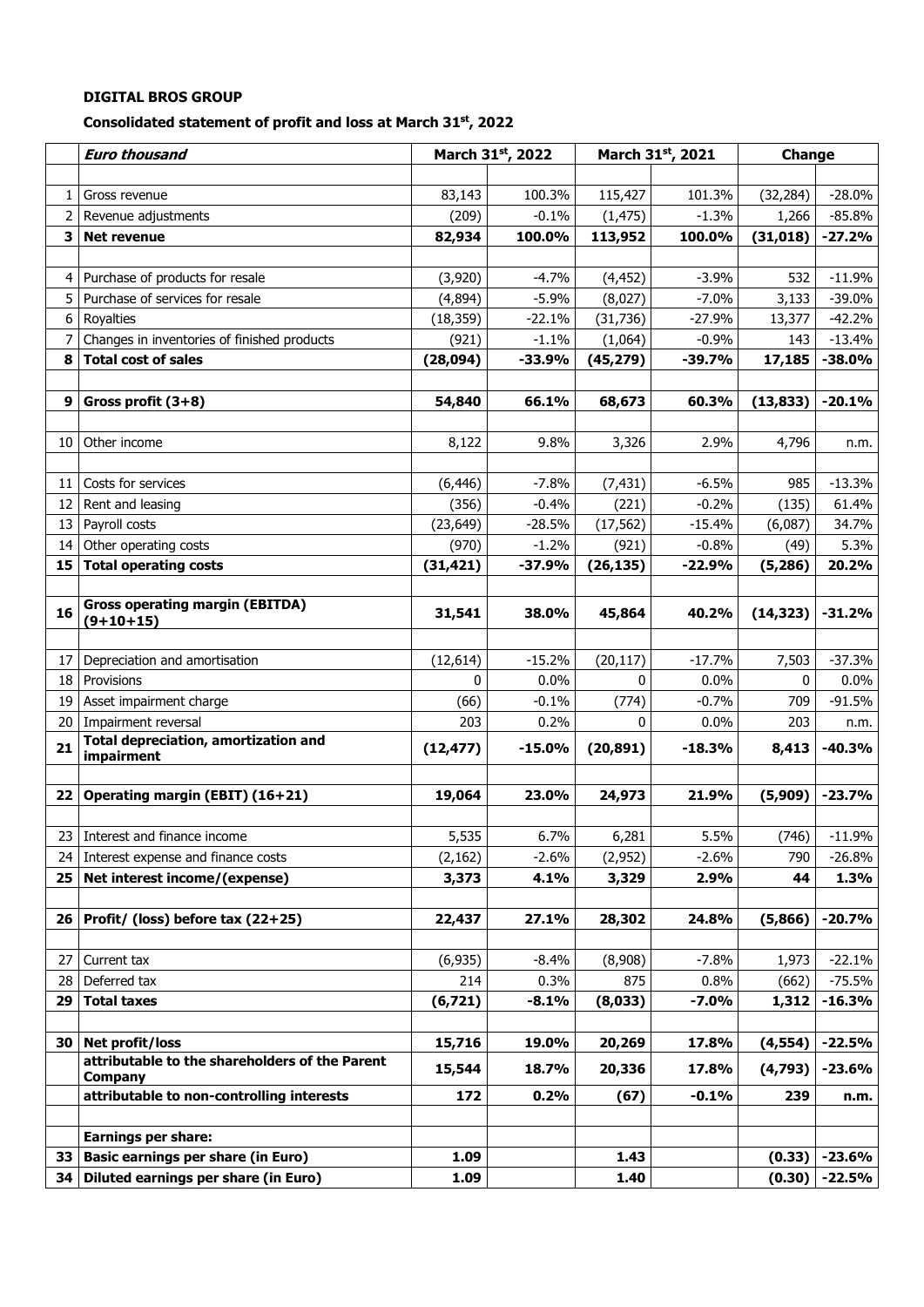## **Consolidated statement of comprehensive income at March 31st, 2022**

| <b>Euro thousand</b>                                                                | March 31st, 2022 | March 31st, 2021 | Change    |
|-------------------------------------------------------------------------------------|------------------|------------------|-----------|
| Profit (Loss) for the period (A)                                                    | 15,716           | 20,269           | (4, 553)  |
| Actuarial gain (loss)                                                               | (20)             | (11)             | (9)       |
| Income tax relating to actuarial gain (loss)                                        | 5                | 3                |           |
| Changes in the fair value                                                           | (2,776)          | 4,653            | (7, 429)  |
| Tax effect regarding fair value measurment of financial<br>assets                   | 666              | (1, 117)         | 1,783     |
| Items that will not be subsequently reclassified<br>to profit or loss (B)           | (2, 125)         | 3,528            | (5, 653)  |
| Exchange differences on translation of foreign<br>operations                        | 288              | 46               | 242       |
| Income tax relating to exchange differences on<br>translation of foreign operations | 0                | 0                | $\Omega$  |
| Items that will subsequently be reclassifed to<br>profit or loss (C)                | 288              | 46               | 242       |
| Total other comprehensive income $D = (B)+(C)$                                      | (1,837)          | 3,574            | (5, 411)  |
| Total comprehensive income (loss) (A)+(D)                                           | 13,879           | 23,843           | (9,964)   |
| Attributable to:                                                                    |                  |                  |           |
| <b>Shareholders of the Parent Company</b>                                           | 13,707           | 23,910           | (10, 203) |
| <b>Non-controlling interests</b>                                                    | (172)            | (67)             | (105)     |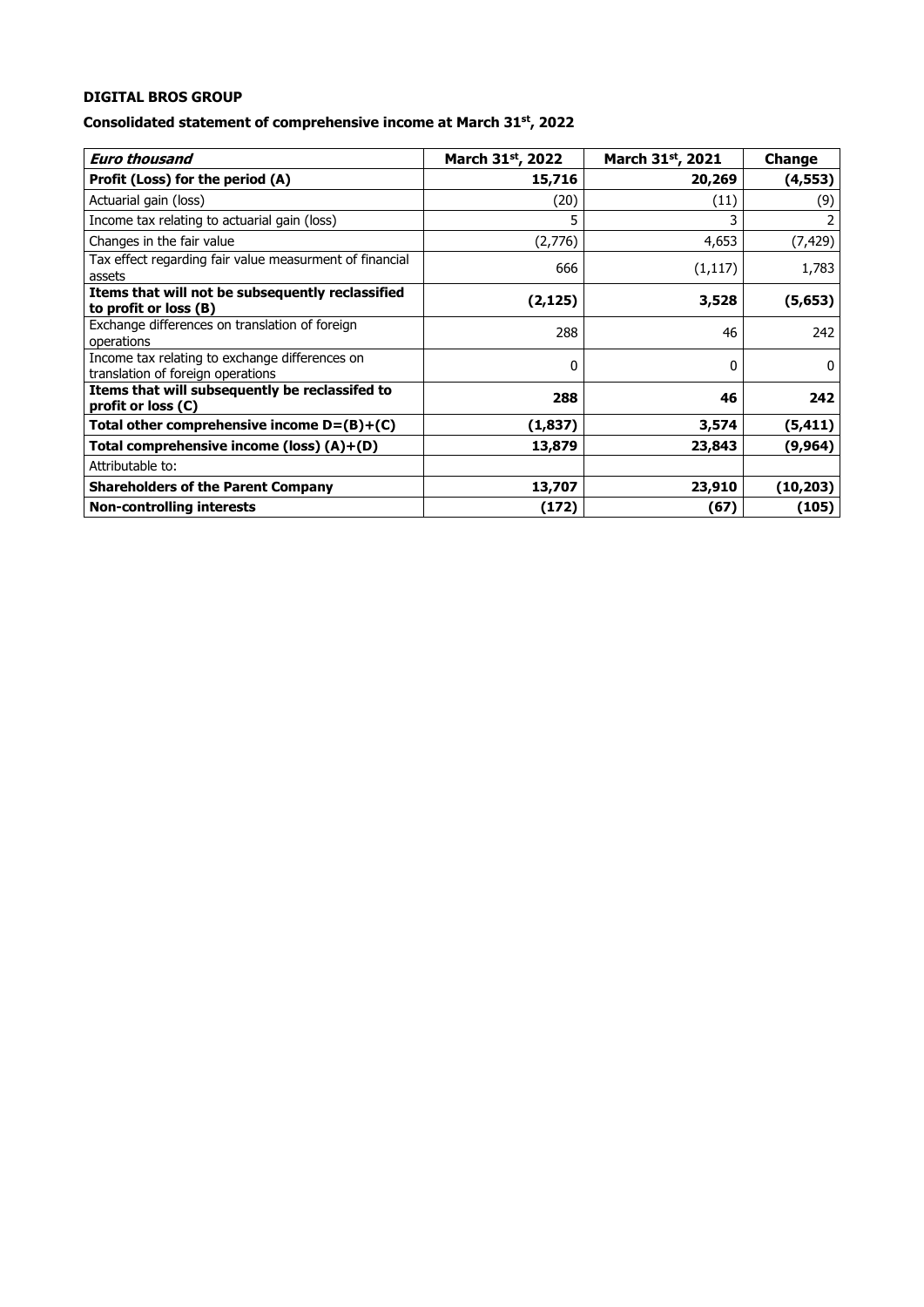#### **Consolidated cash flow statement at March 31st , 2022**

|    | <b>Euro thousand</b>                               | March 31st, 2022 | March 31st, 2021 |
|----|----------------------------------------------------|------------------|------------------|
| А. | <b>Opening net cash/debt</b>                       | 35,509           | 8,527            |
|    |                                                    |                  |                  |
| В. | Cash flows from operating activities               |                  |                  |
|    | Profit (loss) for the period                       | 15,716           | 20,269           |
|    | Depreciation, amortisation and non-monetary costs: |                  |                  |
|    | Provisions and impairment losses                   | (66)             | (753)            |
|    | Amortisation of intangible assets                  | 11,218           | 18,779           |
|    | Depreciation of property, plant and equipment      | 1,396            | 1,338            |
|    | Net change in tax advance                          | (1,715)          | 1,463            |
|    | Net change in employee benefit provisions          | 74               | 100              |
|    | Net change in other non-current liabilities        | (1, 168)         | 3,827            |
|    | <b>SUBTOTAL B.</b>                                 | 25,455           | 45,023           |
|    |                                                    |                  |                  |
| С. | Change in net working capital<br>Inventories       | 921              | 1,064            |
|    | Trade receivables                                  | 5,118            | 4,908            |
|    | Current tax assets                                 | (631)            | 404              |
|    | Other current assets                               | (831)            | 13,002           |
|    | Trade payables                                     | (6, 247)         | 1,709            |
|    | <b>Current tax liabilities</b>                     | (1, 271)         | 4,088            |
|    | Current provisions                                 | (0)              | $\mathbf{0}$     |
|    | Other current liabilities                          | (4, 729)         | (433)            |
|    | Other non-current liabilities                      | (1, 376)         | 4,737            |
|    | Non-current receivables and other assets           | (2, 361)         | 2,440            |
|    | <b>SUBTOTAL C.</b>                                 | (11, 407)        | 31,919           |
|    |                                                    |                  |                  |
| D. | Cash flows from investing activities               |                  |                  |
|    | Net payments for intangible assets                 | (37, 226)        | (45, 296)        |
|    | Net payments for property, plant and equipment     | (2, 222)         | (1,017)          |
|    | Net payments for non-current financial assets      | 2,813            | (8, 318)         |
|    | <b>SUBTOTAL D.</b>                                 | (36, 635)        | (54, 631)        |
|    |                                                    |                  |                  |
| Е. | <b>Cash flows from financing activities</b>        |                  |                  |
|    | Capital increases                                  | 0                | 0                |
|    | Changes in financial liabilities                   | 11,014           | (6,092)          |
|    | Changes in financial assets                        | (516)            | (1,700)          |
|    | <b>SUBTOTAL E.</b>                                 | 10,498           | (7, 792)         |
| F. | <b>Changes in consolidated equity</b>              |                  |                  |
|    | Dividends pay-out                                  | (2, 567)         | (2, 139)         |
|    | Changes in treasury shares held                    | 0                | 0                |
|    | Increases (decreases) in other equity components   | $\mathbf{0}$     | $\mathbf 0$      |
|    | <b>SUBTOTAL F.</b>                                 | (2, 567)         | (2, 139)         |
|    |                                                    |                  |                  |
| G. | Cash flow for the period $(B+C+D+E+F)$             | (14, 656)        | 12,380           |
|    |                                                    |                  |                  |
| н. | Closing net cash/debt (A+G)                        | 20,853           | 20,907           |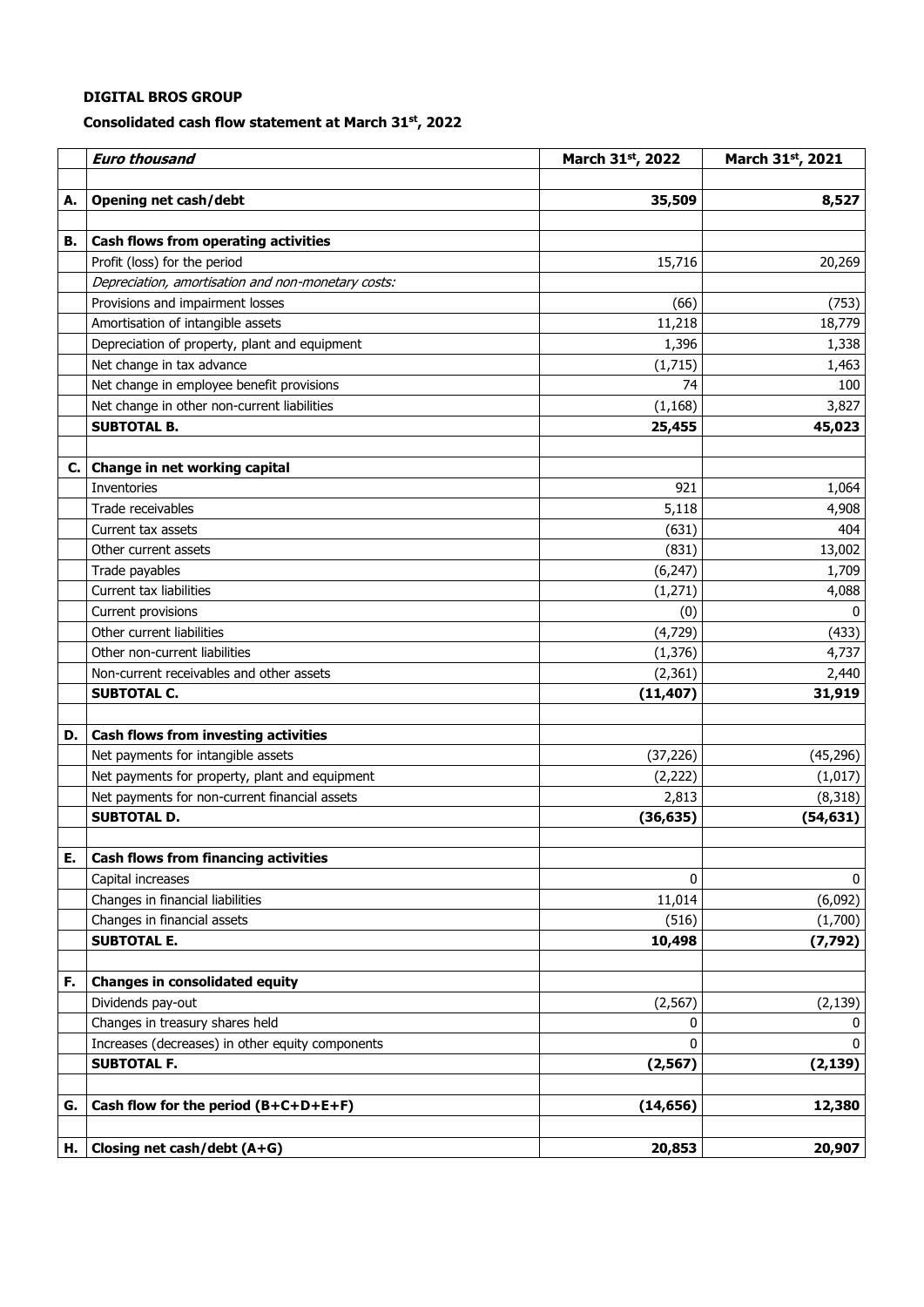**Consolidated statement of profit and loss for the third quarter** 

|                   | <b>Euro thousand</b>                                                | Q3 2021/2022 |                 | Q3 2020/2021   |                 | Change         |                   |
|-------------------|---------------------------------------------------------------------|--------------|-----------------|----------------|-----------------|----------------|-------------------|
|                   |                                                                     |              |                 |                |                 |                |                   |
| 1 <sub>1</sub>    | Gross revenue                                                       | 27,625       | 100.1%          | 33,046         | 100.1%          | (5, 421)       | $-16.4%$          |
|                   | 2 Revenue adjustments                                               | (16)         | $-0.1%$         | (38)           | $-0.1%$         | 22             | $-58.1%$          |
| 3                 | <b>Net revenue</b>                                                  | 27,609       | 100.0%          | 33,008         | 100.0%          | (5, 399)       | $-16.4%$          |
| 4                 | Purchase of products for resale                                     | (1, 116)     | $-4.0%$         | (1, 402)       | $-4.2%$         | 286            | $-20.4%$          |
| 5                 | Purchase of services for resale                                     | (1,936)      | $-7.0%$         | (2, 406)       | $-7.3%$         | 470            | $-19.5%$          |
| 6 <sup>1</sup>    | Royalties                                                           | (4,666)      | $-16.9%$        | (10, 368)      | $-31.4%$        | 5,702          | $-55.0%$          |
| $\overline{7}$    | Changes in inventories of finished products                         | (207)        | $-0.8%$         | (549)          | $-1.7%$         | 342            | $-62.2%$          |
| 8                 | <b>Total cost of sales</b>                                          | (7, 925)     | $-28.7%$        | (14, 725)      | $-44.6%$        | 6,800          | $-46.2%$          |
|                   |                                                                     |              |                 |                |                 |                |                   |
| 9                 | Gross profit $(3+8)$                                                | 19,684       | 71.3%           | 18,283         | 55.4%           | 1,401          | 7.7%              |
|                   |                                                                     |              |                 |                |                 |                |                   |
| 10                | Other income                                                        | 2,967        | 10.7%           | 1,032          | 3.1%            | 1,935          | n.m.              |
| 11                | Costs for services                                                  | (2,241)      | $-8.1%$         | (2,055)        | $-6.2%$         | (186)          | 9.1%              |
| $12 \overline{ }$ | Rent and leasing                                                    | (123)        | $-0.4%$         | (88)           | $-0.3%$         | (35)           | 41.0%             |
| 13 <sup>1</sup>   | Payroll costs                                                       | (8, 147)     | $-29.5%$        | (6,602)        | $-20.0%$        | (1, 545)       | 23.4%             |
| 14                | Other operating costs                                               | (316)        | $-1.1%$         | (311)          | $-0.9%$         | (5)            | 1.8%              |
| 15                | <b>Total operating costs</b>                                        | (10, 827)    | $-39.2%$        | (9,056)        | $-27.4%$        | (1,771)        | 19.6%             |
|                   |                                                                     |              |                 |                |                 |                |                   |
| 16                | <b>Gross operating margin (EBITDA)</b><br>$(9+10+15)$               | 11,824       | 42.8%           | 10,259         | 31.1%           | 1,565          | 15.3%             |
| 17 <sup>1</sup>   |                                                                     |              | $-18.2%$        |                | $-14.3%$        | (306)          | 6.5%              |
| 18                | Depreciation and amortisation<br>Provisions                         | (5,023)<br>0 | 0.0%            | (4, 717)<br>0  | 0.0%            | 0              | $0.0\%$           |
|                   | 19 Asset impairment charge                                          | (8)          | 0.0%            | (485)          | $-1.5%$         | 477            | $-98.4%$          |
| 20                | Impairment reversal                                                 | 45           | 0.2%            | 0              | 0.0%            | 45             | n.m.              |
|                   | <b>Total depreciation, amortization and</b>                         |              |                 |                |                 |                |                   |
| 21                | impairment                                                          | (4,986)      | $-18.1%$        | (5,202)        | $-15.8%$        | 216            | $-4.1%$           |
| 22                | Operating margin (EBIT) (16+21)                                     | 6,838        | 24.8%           | 5,057          | 15.3%           | 1,781          | 35.2%             |
|                   |                                                                     |              |                 |                |                 |                |                   |
| 23 I              | Interest and financial income                                       | 1,689        | 6.1%            | 1,687          | 5.1%            | 2              | 0.1%              |
| 25 <sub>1</sub>   | 24 Interest and financial expenses<br>Net interest income/(expense) | (816)<br>873 | $-3.0%$<br>3.2% | (595)<br>1,092 | $-1.8%$<br>3.3% | (221)<br>(219) | 37.1%<br>$-20.0%$ |
|                   |                                                                     |              |                 |                |                 |                |                   |
| 26                | Profit/ (loss) before tax (22+25)                                   | 7,711        | 27.9%           | 6,149          | 18.6%           | 1,562          | 25.4%             |
|                   |                                                                     |              |                 |                |                 |                |                   |
| 27                | Current tax                                                         | (2,366)      | $-8.6%$         | (2, 108)       | $-6.4%$         | (258)          | 12.3%             |
| 28                | Deferred tax                                                        | (19)         | $-0.1%$         | 378            | 1.1%            | (397)          | n.m.              |
| 29                | <b>Total taxes</b>                                                  | (2, 385)     | $-8.6%$         | (1,730)        | $-5.2%$         | (655)          | 37.9%             |
|                   |                                                                     |              |                 |                |                 |                |                   |
| 30 I              | Net profit/loss<br>attributable to the shareholders                 | 5,326        | 19.3%           | 4,419          | 13.4%           | 907            | 20.5%             |
|                   | of the Parent Company                                               | 4,919        | 17.8%           | 4,430          | 13.4%           | 489            | 11.0%             |
|                   | attributable to non-controlling interests                           | 407          | 1.5%            | (11)           | $0.0\%$         | 418            | n.m.              |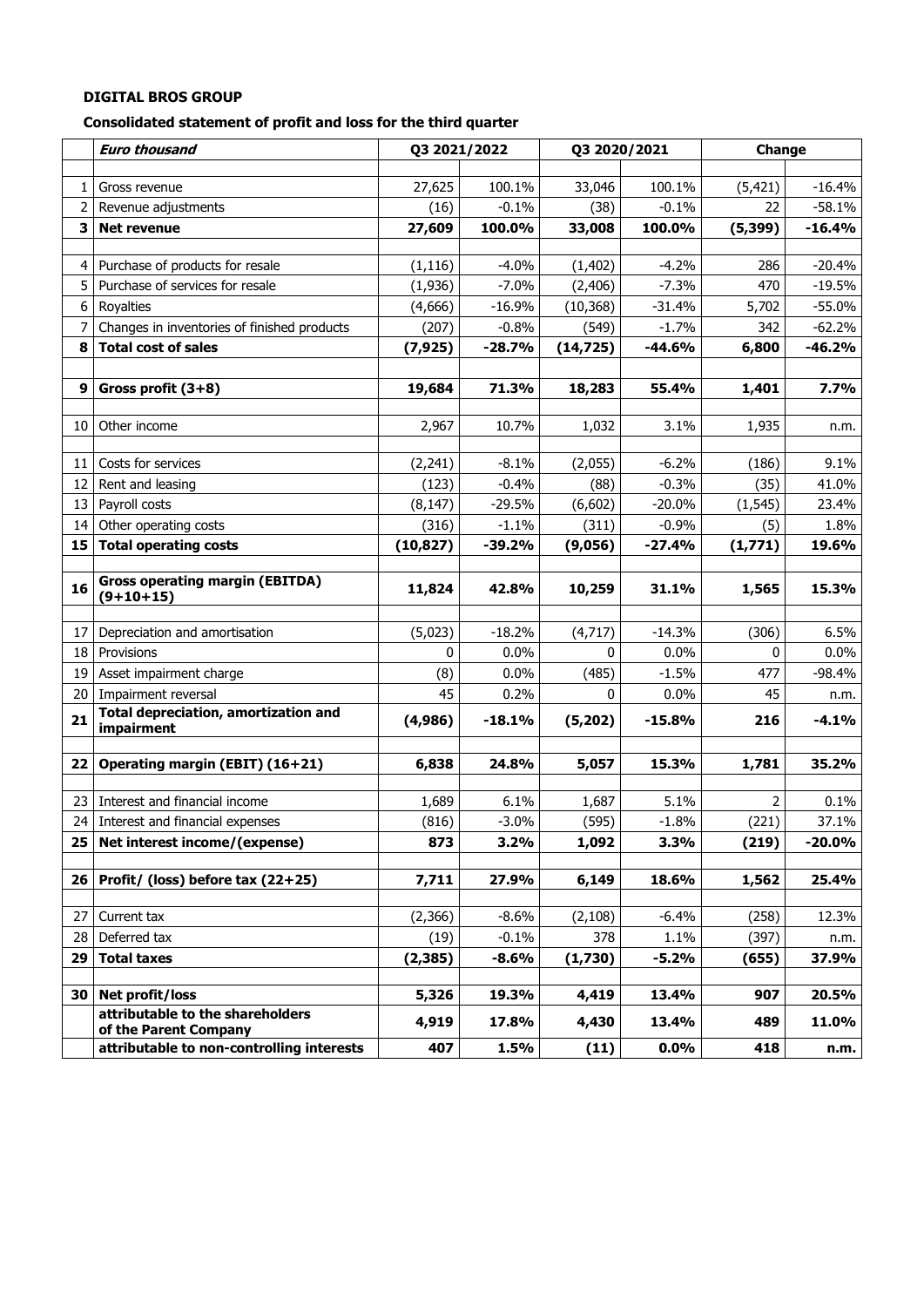## **Consolidated statement of changes in equity at March 31st, 2022**

| <b>Euro thousand</b>                   | <b>Share</b><br>capital<br>(A) | Share<br>premium<br>reserve | Legal<br>reserve | IAS<br>transition<br>reserve | Currency<br>translation | Other<br>reserve<br>s | <b>Total</b><br>reserves<br>(B) | <b>Treasur</b><br>shares<br>(C) | Retained<br>earnings | Profit<br>(Loss)<br>for the<br>year | <b>Total</b><br>retained<br>earnings<br>(D) | <b>Equity of</b><br>parent<br>company<br>shareholders<br>$(A+B+C+D)$ | <b>Equity of</b><br>non-<br>controlling<br>interests | <b>Total</b><br>equity |
|----------------------------------------|--------------------------------|-----------------------------|------------------|------------------------------|-------------------------|-----------------------|---------------------------------|---------------------------------|----------------------|-------------------------------------|---------------------------------------------|----------------------------------------------------------------------|------------------------------------------------------|------------------------|
| Total on July 1st, 2020                | 5,704                          | 18,486                      | 1,141            | 1,367                        | (1, 416)                | 1,382                 | 20,960                          | 0                               | 37,298               | 14,990                              | 52,288                                      | 78,952                                                               | 979                                                  | 79,931                 |
|                                        |                                |                             |                  |                              |                         |                       |                                 |                                 |                      |                                     |                                             |                                                                      |                                                      |                        |
| Allocation of previous year result     |                                |                             |                  |                              |                         |                       | 0                               |                                 | 14,990               | (14,990)                            | 0                                           | $\Omega$                                                             | $\mathbf 0$                                          | $\mathbf{0}$           |
| Dividend payout                        |                                |                             |                  |                              |                         |                       |                                 |                                 | (2, 139)             |                                     | (2, 139)                                    | (2, 139)                                                             |                                                      | (2, 139)               |
| Other changes                          |                                |                             |                  |                              |                         | 246                   | 246                             |                                 |                      |                                     |                                             | 253                                                                  |                                                      | 253                    |
| Comprehensive income (loss)            |                                |                             |                  |                              | 46                      | 3,528                 | 3,574                           |                                 |                      | 20,336                              | 20,336                                      | 23,910                                                               | (67)                                                 | 23,843                 |
|                                        |                                |                             |                  |                              |                         |                       |                                 |                                 |                      |                                     |                                             |                                                                      |                                                      |                        |
| Total on March 31st, 2021              | 5,704                          | 18,486                      | 1,141            | 1,367                        | (1, 370)                | 5,156                 | 24,780                          | 0                               | 50,156               | 20,336                              | 70,492                                      | 100,976                                                              | 912                                                  | 101,888                |
|                                        |                                |                             |                  |                              |                         |                       |                                 |                                 |                      |                                     |                                             |                                                                      |                                                      |                        |
| Total on July $1st$ , 2021             | 5,704                          | 18,486                      | 1,141            | 1,367                        | (1, 339)                | 3,361                 | 23,016                          | $\mathbf{0}$                    | 50,156               | 32,025                              | 82,181                                      | 110,901                                                              | 890                                                  | 111,791                |
|                                        |                                |                             |                  |                              |                         |                       |                                 |                                 |                      |                                     |                                             |                                                                      |                                                      |                        |
| Allocation of previous year result     |                                |                             |                  |                              |                         |                       | 0                               |                                 | 32,025               | (32, 025)                           | O                                           | $\Omega$                                                             | 0                                                    | $\mathbf{0}$           |
| Dividend payout                        |                                |                             |                  |                              |                         |                       |                                 |                                 | (2, 567)             |                                     | (2, 567)                                    | (2, 567)                                                             |                                                      | (2, 567)               |
| Other changes                          |                                |                             |                  |                              |                         | 247                   | 247                             |                                 |                      |                                     | 0                                           | 247                                                                  | 423                                                  | 670                    |
| Comprehensive income (loss)            |                                |                             |                  |                              | 288                     | (2, 125)              | (1, 837)                        |                                 |                      | 15,544                              | 15,544                                      | 13,707                                                               | 172                                                  | 13,879                 |
|                                        |                                |                             |                  |                              |                         |                       |                                 |                                 |                      |                                     |                                             |                                                                      |                                                      |                        |
| Total on March 31 <sup>st</sup> , 2022 | 5,704                          | 18,486                      | 1,141            | 1,367                        | (1,051)                 | 1,483                 | 21,426                          | 0                               | 79,614               | 15,544                              | 95,158                                      | 122,288                                                              |                                                      | 1,485   123,773        |